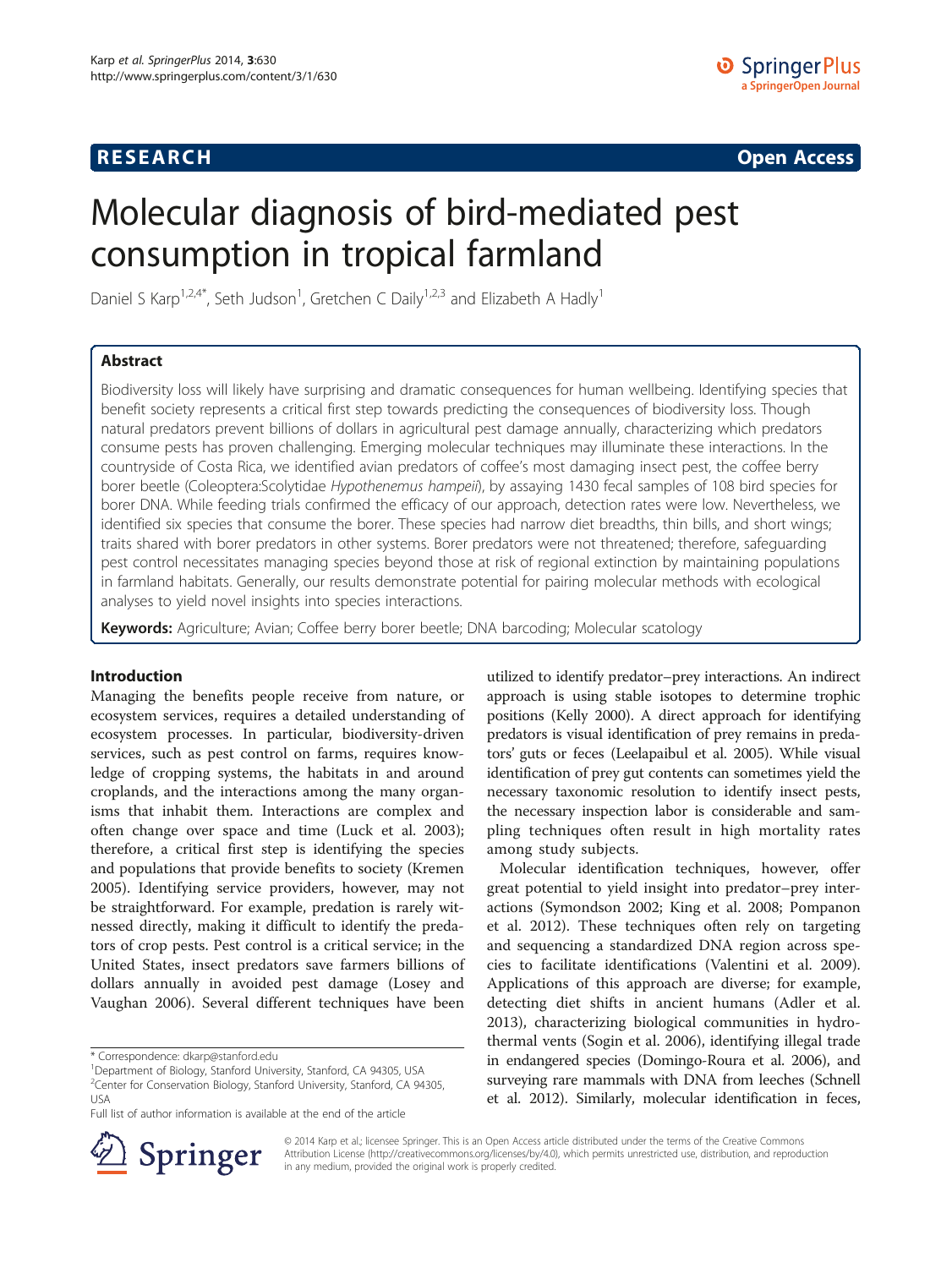regurgitate, and stomach contents from carnivores, insectivores, and herbivores of diverse taxa has been used to infer diet (Deagle et al. [2005;](#page-6-0) Clare et al. [2009](#page-6-0); Pegard et al. [2009;](#page-7-0) King et al. [2011](#page-7-0); Jedlicka et al. [2013\)](#page-7-0). While the application of molecular diet analysis is becoming widespread, the technique is not without limitations. First, predators vary in gut retention times and digestion processes, which may affect detection rates and complicate comparisons among species (Afik and Karasov [1995](#page-6-0); Markman et al. [2006\)](#page-7-0). Second, DNA assays can misattribute diet in the presence of intraguild predation that is, if the DNA of the prey of an intermediate predator is found in the fecal samples of a top predator (secondary predation) (King et al. [2008](#page-7-0)). Finally, digestion degrades prey DNA, making fecal analysis more sensitive than other PCR procedures to DNA quantity (King et al. [2008\)](#page-7-0).

Despite these shortcomings, several studies have used molecular techniques to identify suites of pest predators, largely through DNA analysis of arthropod predators' gut contents (Fournier et al. [2008](#page-6-0); King et al. [2011;](#page-7-0) Boreau de Roincé et al. [2012\)](#page-6-0). Less work has focused on vertebrate insectivores, despite their great potential to control pest infestations (Cleveland et al. [2006;](#page-6-0) Karp et al. [2013](#page-7-0); Maas et al. [2013](#page-7-0)). Those that have studied vertebrate predators of insect pests tend to analyze single predator species rather than communities (Clare et al. [2011](#page-6-0); McCracken et al. [2012\)](#page-7-0). Further, analyses have neglected the biologically diverse, tropical countries that may stand to benefit most from conservation-minded pest-management plans (Jaramillo et al. [2010](#page-6-0)).

We used molecular fecal analysis to identify bird predators of coffee's most damaging insect pest— the coffee berry borer beetle (Coleoptera:Scolytidae Hypothenemus hampeii). Coffee is cultivated across the tropics, with a total export value over US\$20 billion and twenty million households involved in its production (International Coffee Organization [2012](#page-6-0)). The borer has invaded almost every coffee-producing country in recent years. In fact, the borer invaded Costa Rica in 2000 (Staver et al. [2001](#page-7-0)) and our study sites in 2005. It spends the majority of its lifecycle within coffee berries, overwintering in unharvested berries and undergoing a major dispersal event several months after the first rains (Damon [2000](#page-6-0)). Previous exclusion experiments have shown that birds consume the borer, likely during the primary dispersal event or secondary movements to adjacent berries throughout the year (Kellermann et al. [2008](#page-7-0); Karp et al. [2013](#page-7-0)). The borer's small size  $(\sim 2 \text{ mm})$  makes directly witnessing predation unlikely (Damon [2000](#page-6-0); Karp et al. [2013\)](#page-7-0).

Our work builds on Karp et al. [\(2013\)](#page-7-0), which used exclosures to quantify bird-mediated borer control. Here, we sought to characterize more completely which species are borer predators, supplementing their analysis with an additional 961 fecal samples and 33 bird species (for a

total of 1430 samples across 108 species). In addition, we verified this approach through feeding trials with three insectivorous bird species. Finally, we compiled a database of bird conservation and functional traits to make a preliminary determination of the traits associated with borer consumption and to assess whether species that important for controlling damaging insect pests are also conservation targets.

# Materials and methods

# Study site and sample collection

Our investigation centered on coffee plantations in southern Costa Rica, near the Las Cruces Biological Station of the Organization for Tropical Studies. We worked on two coffee plantations—a small (30 ha) family plantation and a large (250 ha) commercial operation. Both are situated at  $\sim$ 1100 m asl, and cultivate coffee (Coffea arabica) under sun.

We collected fecal samples from birds in April-May of 2010 and 2011, when borers were at peak dispersal. All animals were treated humanely, in accordance with the Institutional Animal Care and Use Committee (IACUC) guidelines and approved by the Administrative Panel on Laboratory Animal Care (APLAC) of Stanford University (Assurance Number A3213-01; Protocol ID 26920). We placed three mist-netting stations at each plantation and visited each station three times per year. Each station was composed of 20 12  $m \times 2.5$  m mist nets, located between rows of coffee and within patches of forest next to plantations. Our surveys began at sunrise, continuing for 5–6 hours until bird activity subsided. All birds were placed in breathable cotton bags until they could be identified and uniquely marked with a metal leg band. After release, bags were checked for feces, which were removed with ethanol-flamed tweezers and placed in ready glass vials or 2 ml Eppendorf tubes filled with ethanol. They were refrigerated until transport to the United States and then stored at −20°C. Bags were always immersed in a 10% bleach solution, sun-dried, and washed after use.

We conducted feeding trials with three common, small insectivores that frequent coffee plantations and were expected to consume the borer: Rufous-capped Warbler (Passeriformes: Parulidae Basileuterus rufifrons), Rufousbreasted Wren (Passeriformes: Troglodytidae Pheugopedius rutilus), and Plain Wren (Passeriformes: Troglodytidae Cantorchilus modestus). Individuals were fed 0, 2, 4, or 8 borers collected in nearby plantations (0 borers:  $n = 24$  fecal samples from 9 individuals; 2 borers:  $n = 26$ samples, 13 individuals; 4 borers:  $n = 34$  samples, 21 individuals; 8 borers: n = 26 samples, 9 individuals). Specifically, we held each bird's mouth open and placed the borers inside with a sterilized tweezers. We then used a syringe to inject water into the bird's mouth, inducing it to swallow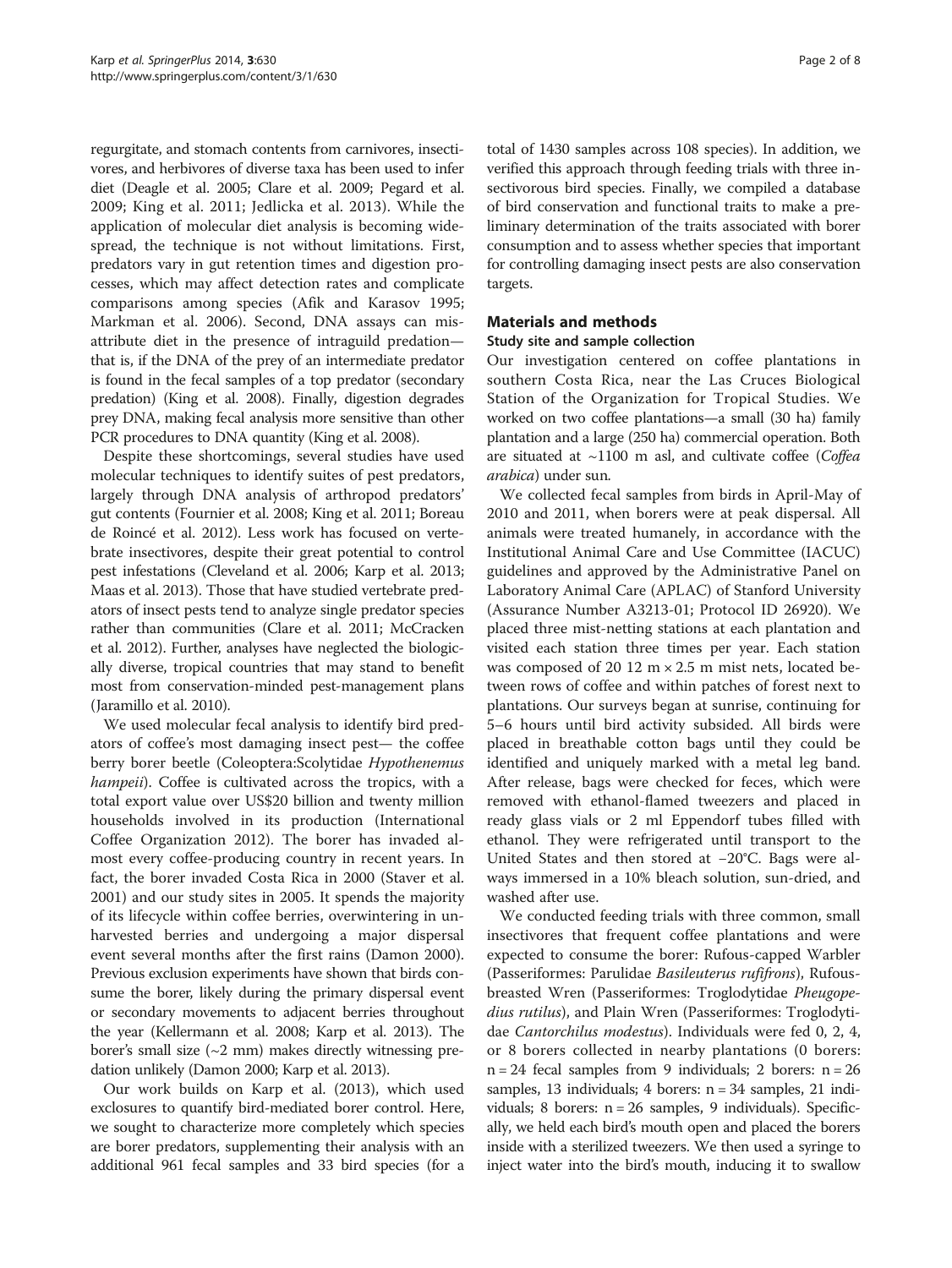the insects. Birds were then placed in mesh cages over sterilized cotton floors. Cages were checked for fecal samples every 15 minutes for 1.5 hours; stressed birds were released earlier. Though referenced in Karp et al. [\(2013](#page-7-0)), feeding trial data were not previously analyzed.

#### Molecular methods

We poured off ethanol and weighed samples prior to DNA extraction. For all species that were strictly frugivorous, we combined samples derived from different individuals of the same species captured at the same plantation to reduce processing time and cost. The combined sample was homogenized and a  $< 0.25$  g subset was extracted. Because many more individuals were captured, in the second year we additionally combined samples from multiple individuals of the same species at the same plantation for all omnivores and large insectivores. Again, samples were homogenized and a <0.25 g subset was extracted. Samples from feeding trials and from small insectivores were always extracted individually. Extraction was performed with kits (QIAamp DNA Stool Kit, Qiagen, California, United States), modified to increase product yield (Zeale et al. [2010\)](#page-7-0). All extractions were accompanied with negative controls with no fecal material added so that we could identify any possible sources of contamination.

Following extraction, we amplified borer DNA through PCR with borer-specific primers (Jaramillo et al. [2010](#page-6-0)). We targeted an 185 bp segment of mitochondrial cytochrome oxidase I (COI). We used 12.2 μL reactions composed of 8.2 μL deionized water, 0.3 μL 10 μg/μL BSA, 0.45 μL 10 mM dNTPs, 1.41 μL 10x PCR buffer, 0.61 μL 50 mM MgCl<sub>2</sub>, 0.28 μL 20 mM forward primer, 0.28 μL 20 mM reverse primer, 0.06 μL 5U/L Taq Platinum (Life Technologies, Invitrogen, California, USA), and 0.6 μL template DNA. Because DNA degrades in the gut, our protocol consisted of a high number of cycles; specifically, a 2-min denaturation at 95°C, followed by 50 cycles of 22 s at 94°C, 22 s at 55°C and 30 s at 72°C, and a final incubation of 8 min at 72°C. Each PCR reaction was accompanied with negative and positive controls, derived from feeding trial samples. Though primers were designed to be borer specific, we sent all amplicons of the expected size range for sequencing (Elim Biopharm, Hayward, California, USA) because many PCR cycles can result in amplification of non-target DNA. We used Sequencher (Genes Code Corporation, Ann Arbor, MI) to form consensus alignments of DNA reads from forward and reverse primers that were then compared to a borer reference sequence. Only sequences with clean, discernable peaks at target base pairs were analyzed. Those sequences with >98% similarity to borer reference sequences were deemed successful borer identifications. The next most similar sequence from another species in Genbank at the target amplicon was 85% similar.

We accidentally contaminated several samples  $(n = 80)$ with PCR amplicons, necessitating the development of alternate primers. We amplified an 113 bp segment of COI, outside the previous amplification region, with forward (5′- GATCAGTAAAAATTACAGCAATCT -3′) and reverse (5′-TCATTTTTTGACCCTGCC-3′) primers. Reactions were carried out using the same reagents and protocols, apart from the annealing step (45°C rather than 55°C). Products were visualized on gels, and negative controls confirmed that the contamination was previous PCR product. Because primers were not borer-specific, all products of the expected size range were sequenced and compared to reference sequences. After the borer, the next most similar sequence in Genbank was 86% similar.

#### Bird functional traits

We assessed whether confirmed borer predators shared functional traits through compiling a trait database for birds in our study area, focusing on resource and acquisition traits that may affect pest-control provision (Flynn et al. [2009](#page-6-0); Luck et al. [2012](#page-7-0)). We used measurements from birds we captured, and a bird population dynamics dataset collected at 18 nearby sites (Mendenhall et al. [2011](#page-7-0)). Wing chord length and mass were obtained from the population dynamics dataset. We also calculated the total number of captures for each species. We collected bill width (at nares), bill length (culmen), and tarsus length from species that we trapped during fecal sample collection. Body lengths were obtained from literature (Stiles and Skutch [1989\)](#page-7-0).

We gathered behavioral traits from literature (Stiles and Skutch [1989](#page-7-0)). We translated foraging stratum into an ordinal scale (1-ground; 2-lower vegetation; 3-middle vegetation; 4-sub canopy; 5-canopy; 6-above canopy), and calculated the average foraging stratum for each species. We quantified diet breadth as the number of food categories consumed (fruit, nectar, seeds, crops, grit/leaves, invertebrates, vertebrates, and aquatic organisms). From literature (Stiles and Skutch [1989](#page-7-0)) and conversations with local ornithologists (C.D. Mendenhall, F.O. Brenes, J. Zook), we also identified species that consumed insects and the subset that specialized strictly on insects.

# Analysis

We used Generalized Linear Mixed Models (GLMM) to identify variables that significantly influenced the probability of borer DNA detection in feeding trials (Zuur et al. [2009](#page-7-0)). The model contained a logit link and binomial error structure, and the feeding trial as a random effect. Species identity, elapsed time since feeding, number of borers fed, fecal sample mass, and 2-way interactions (excluding those with species identity) were included as predictors. We then used backwards model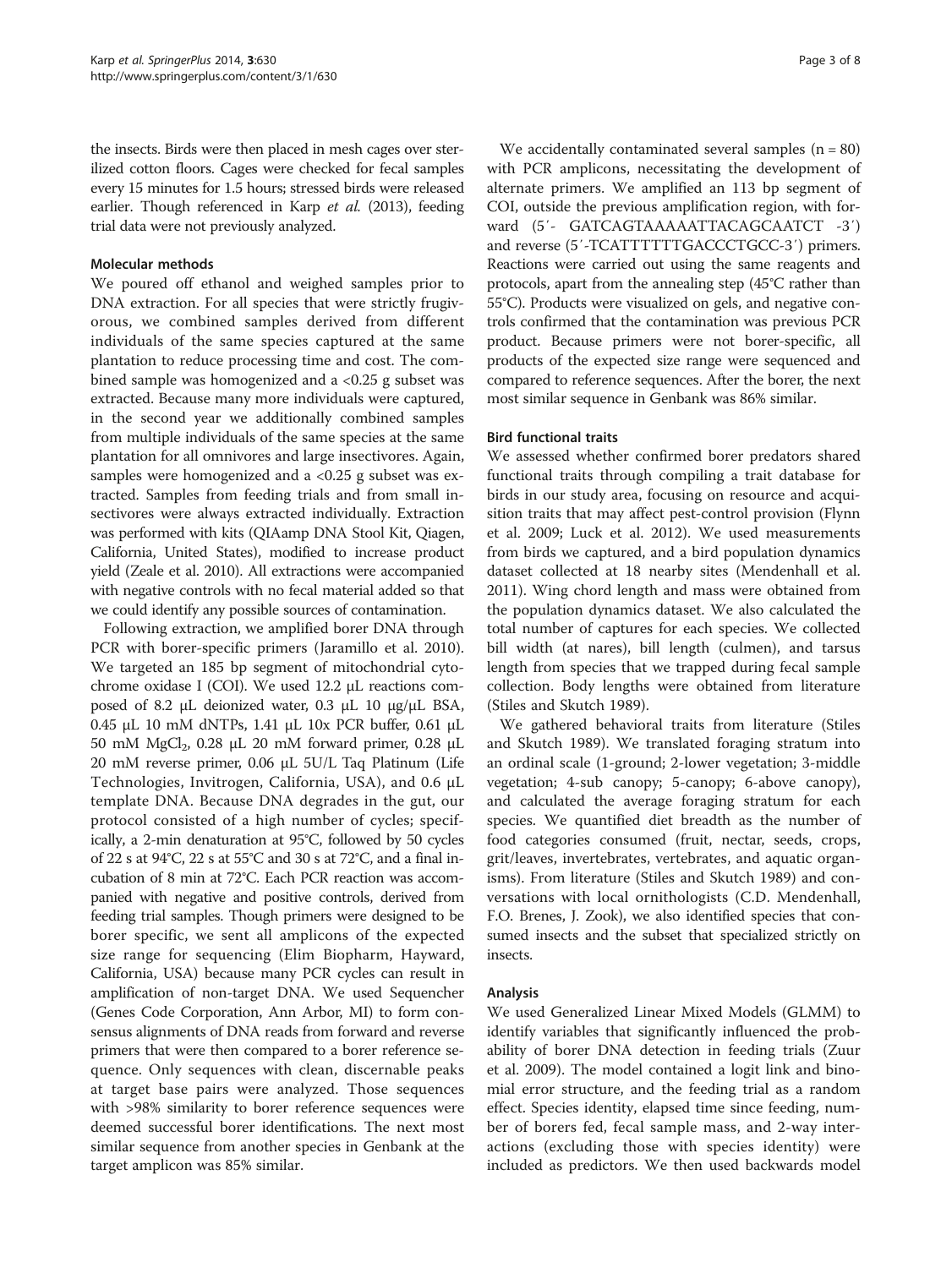selection, iteratively dropping predictor variables and comparing nested models with Aikaike Information Criteria and likelihood-ratio tests (Zuur et al. [2009](#page-7-0)).

Next, we determined whether species confirmed as borer predators shared traits. Because very few of the birds that were not involved feeding trials tested positive for borer DNA, it was impossible to use logistic regression to associate bird traits with borer predation. Instead, we created a randomization procedure in which six species were drawn at random 1000 times from a species pool (the species for which feces were obtained), and the average trait value for these species was calculated each time. This procedure generated a null distribution for each trait that could then be compared to the average trait value of confirmed borer predators. If the observed trait value fell outside the 95% confidence interval, then we determined the trait was a significant predictor of borer-predator identity.

# Results

We amplified and sequenced borer DNA from the feces of six species: Buff-throated Foliage-Gleaner (Passeriformes: Furnariidae Automolus ochrolaemus; detected in 1 of 8 samples), Common Tody-Flycatcher (Passeriformes: Tyrannidae Todirostrum cinereum; 1 of 4), Rufous-breasted Wren (Passeriformes: Troglodytidae Pheugopedius rutilus; 1 of 18), Rufous-capped Warbler (Passeriformes: Parulidae Basileuterus rufifrons; 5 of 66), White-tailed Emerald (Apodiformes: Trochilidae Elvira chionura; 1 of 2), and Yellow Warbler (Passeriformes: Parulidae Setophaga petechia; 1 of 26). The majority of detections (8 of 10) were derived from surveys conducted in 2010 and reported in Karp et al. [\(2013\)](#page-7-0), even though fewer samples were collected in 2010 (478 vs. 961 samples). In total, 30 (Jaramillo et al. primers) and 27 (our developed primers) samples yielded PCR products of the expected size range, 4 and 6 of which were >98% sequence similar to borers.

Though detections rates were low, feeding trials confirmed the efficacy of our approach. Fifteen samples yielded PCR products of the expected size range, all of which were confirmed as borers through sequencing (13.6% of tested samples). Borer DNA was detected most often when birds were fed more borers and defecated larger fecal samples (Figure [1](#page-4-0); Additional file [1:](#page-6-0) Table S1). Additionally, detection probability increased with elapsed time since feeding. For example, models predicted that, for birds that were fed 4 borers and defecated a 0.05 g fecal pellet, detection probability increased from 10% at 20 minutes after feeding to 50% at 80 minutes after feeding. Species identity of feeding trial birds did not influence detection probability. While it is possible that positive borer detections in feeding trials could have resulted from prior consumption, no detections occurred

when birds were not fed borers. Moreover, the low detection rates in non-feeding trial birds further reduce the likelihood that positive detections were the result of prior foraging.

We found that functional traits differed between confirmed borer predators and other sampled species (Figure [2](#page-4-0); Additional file [1:](#page-6-0) Figure S1). Borer predators had narrower bills (Two-tail  $P = 0.06$ ; One-tail  $P = 0.03$ ) and shorter wing chords (Two-tail  $P = 0.09$ ; One-tail  $P = 0.05$ ) than expected. Though not significant, predators also tended to be smaller, both in mass (Two-tail  $P = 0.18$ ; One-tail  $P = 0.09$ ) and length (Two-tail  $P = 0.13$ ; One-tail  $P = 0.26$ ). Diets were specialized (Two-tail  $P < 0.01$ ; Onetail  $P < 0.01$ ), and insectivores were overly represented  $(P = 0.05)$ — only the White-tailed Emerald was not a specialized insectivore. Borer predators were not species of general conservation concern. Predators were equally abundant  $(P = 0.51)$  to other species in our study system, and were neither endemic nor listed on the IUCN red list. Leveraging traits that were over-represented in confirmed borer predators, we predicted other species that may consume the borer but no pest DNA was found in their fecal samples, likely the result of low detection rates (Table [1](#page-5-0)).

#### **Discussion**

Ecosystem-service management necessitates identifying service providers, especially in the many agricultural systems that are rapidly expanding and intensifying (Foley et al. [2005\)](#page-6-0). Our analysis of  $\sim$ 1500 fecal samples documented that six Costa Rican bird species consume coffee's most damaging insect pest. Still, detection rates were very low: only 0.7% of analyzed samples contained borer DNA. We offer several explanations for low detection. First, we sampled the entire bird community, including frugivores which do not likely consume the borer. Second, borer abundance is low in our study system. Only 2.5% of berries across plantations are currently infested with borers, whereas infestation has soared above 90% in other countries (Mugo and Kimemia [2011](#page-7-0)).

Third, detection windows may be narrow. We detected borer DNA in only one sample defecated within 30 min of feeding. Insect DNA could be detected in Carrion Crow feces 30 minutes to 4 hours after consumption (Oehm et al. [2011\)](#page-7-0). Borers disperse most often and hence are most vulnerable to predation in the afternoon (Damon [2000\)](#page-6-0). Because tropical weather constraints precluded afternoon sampling, a mismatch in sampling and consumption could have depressed detections. Finally, feeding trials demonstrated that false negatives are regular. Models predicted that a positive detection was  $\sim$ 20 times more likely when birds were fed 8 borers and defecated 0.1 g versus 2 borers and 0.01 g. In addition to DNA degradation in the gut, our extraction and PCR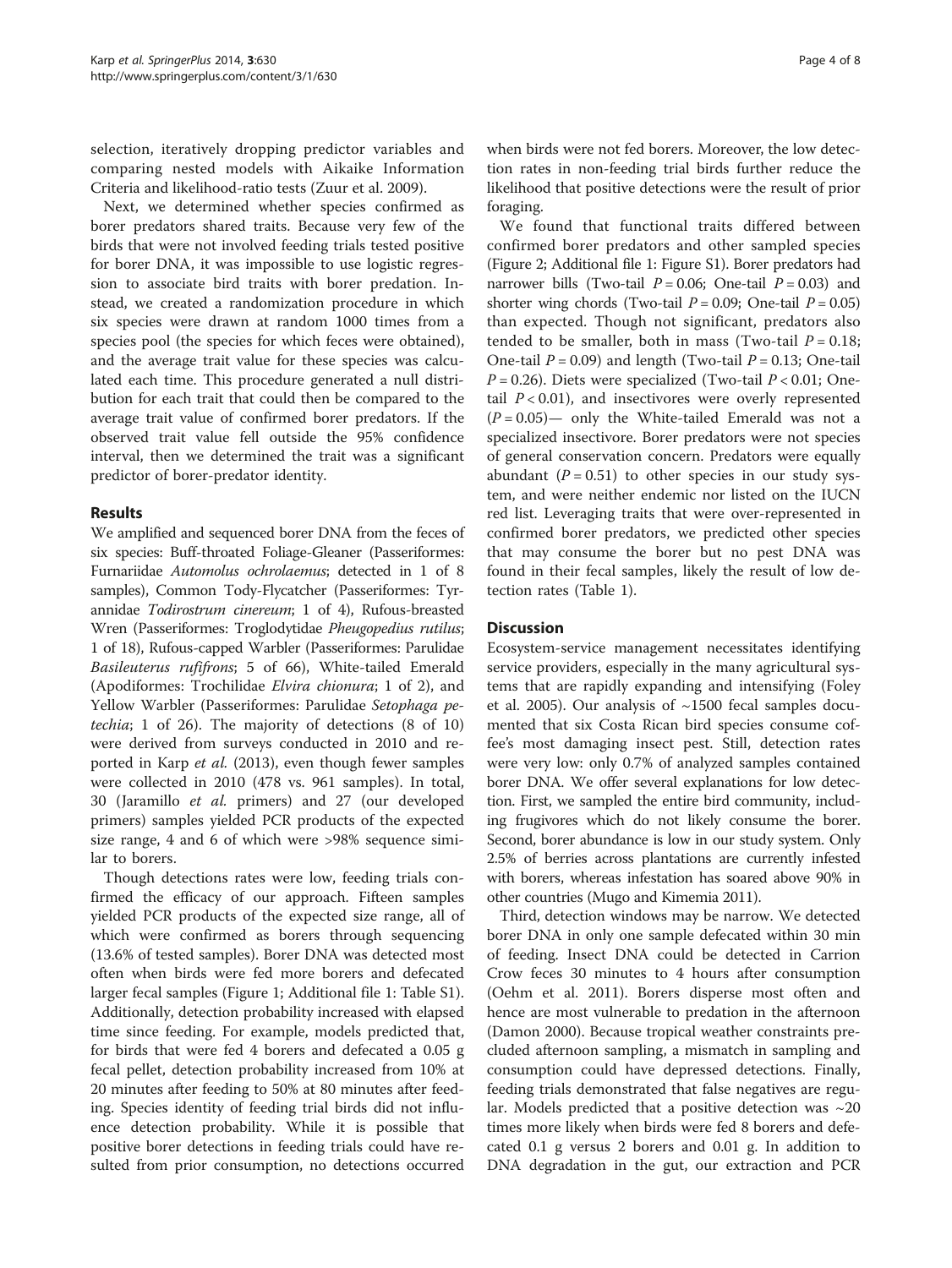<span id="page-4-0"></span>

procedures may be prone to false negatives. First, PCR inhibitors can persist through extraction and impede DNA amplification from fecal pellets (Jedlicka et al. [2013](#page-7-0)). Second, unlike the primers developed by Jaramillo et al. ([2010\)](#page-6-0), the primers that we developed (used on 80 of 1430 samples) were not specific to the berry borer, meaning the primers could have amplified DNA from any one of the many species of insects that a bird had recently consumed. Moreover, iterant non-specific PCR binding of either primer set could generate chimeric sequences of multiple species. Accordingly, only 10 of the 57 samples that yielded PCR products of the expected size range were identified as borer DNA after sequencing. Future work could utilize a post-PCR sorting method such as next generation sequencing or cloning to help reduce the frequency of false negatives (Jedlicka et al. [2013\)](#page-7-0).

Low detection rates suggest that there are other species that consume the borer that we did not identify. The species we did identify, however, shared traits that may be characteristic of these other predators. All identified borer predators except the nectarivorous White-tailed Emerald were strict insectivores. Unsurprising given the borer's size  $({\sim}2$  mm), borer predators had narrow bills. Additionally, these species had short wings, ideal for navigating the dense coffee understory (Podulka et al. [2004](#page-7-0)). It is possible that functional traits would change with a larger sample of predators; however, confirmed borer predators in Jamaican coffee plantations shared many of these traits (Table [1](#page-5-0)), supporting our hypothesis that they may help predict other predators (T. Sherry Unpublished Data). A key difference between our studies, however, is that only one of the species that we identified as a borer predator is migratory (Yellow Warbler- Setophaga petechia). We

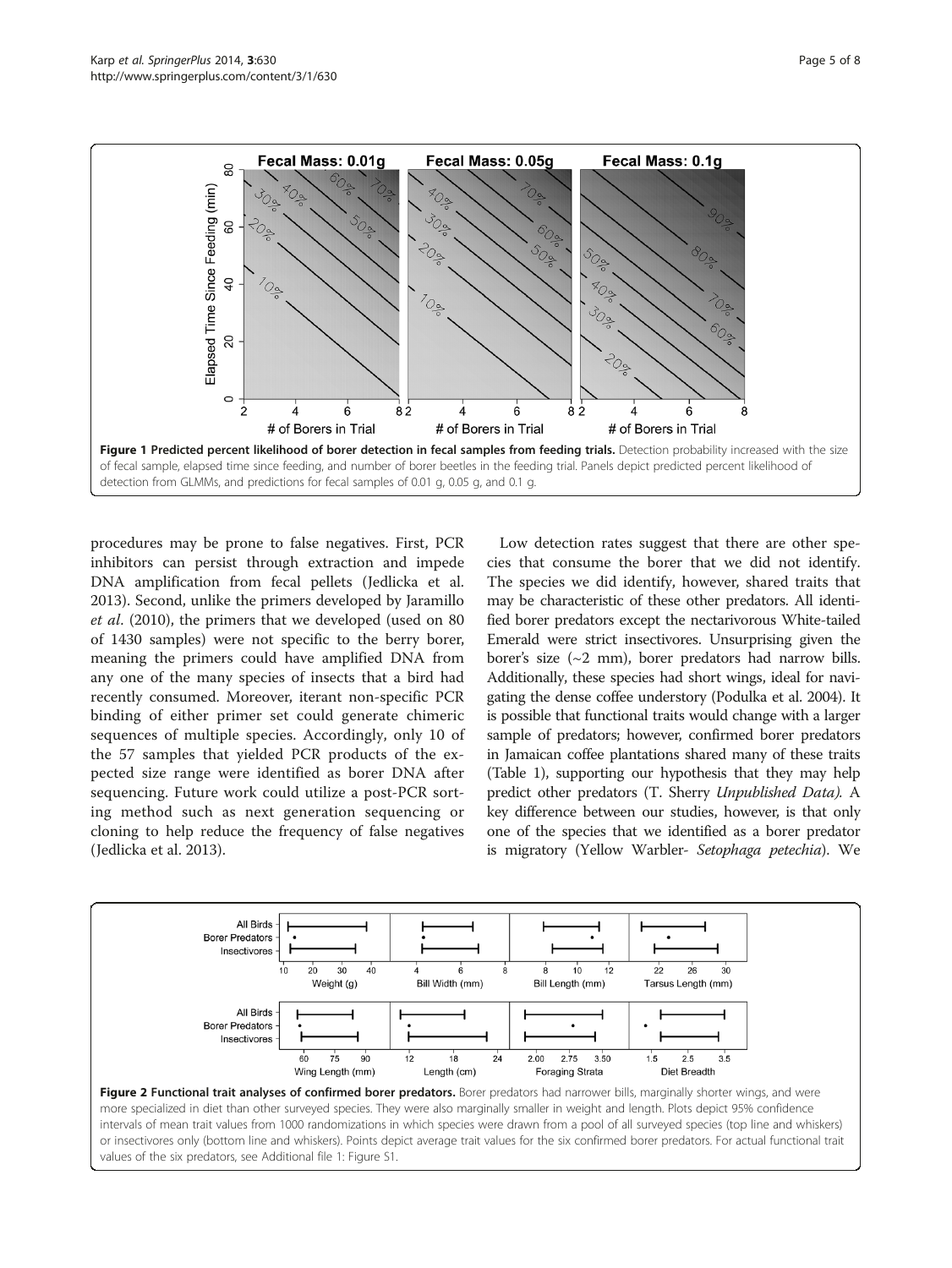| English name                       | Scientific name               | Mass (g)        | Beak wid. (mm) | Beak len. (mm) | Tarsus (mm) | Wing (mm) | Len. (cm) | <b>Strata</b>  | Diet breadth   | Total capt. |
|------------------------------------|-------------------------------|-----------------|----------------|----------------|-------------|-----------|-----------|----------------|----------------|-------------|
| <b>American Redstart</b>           | Setophaga ruticilla           | 7               | $4.5*$         | $9.1*$         | $17.9*$     | 60        | 12        | 3              | 1              | 14          |
| <b>Black-and-white Warbler</b>     | Mniotilta varia               | 10              | 3              | 9              | $17*$       | 64        | 13        | 4              | 1              | 25          |
| <b>Black-throated Blue Warbler</b> | Dendroica caerulescens        | 10              | <b>NA</b>      | $9.4*$         | $18.1*$     | $65.2*$   | 12        | $\overline{4}$ | $\mathbf{1}$   | $\Omega$    |
| Buff-rumped Warbler                | Phaeothlypis fulvicauda       | 15              | 5              | 9              | <b>NA</b>   | 64        | 13        | 1              | $\mathbf{1}$   | 93          |
| Canada Warbler                     | Wilsonia canadensis           | 9               | 3              | 6              | 22          | 61        | 12        | $\overline{2}$ |                | $\Omega$    |
| Chestnut-sided Warbler             | Dendroica pensylvanica        | 9               | 4              | $\overline{7}$ | $18.3*$     | 62        | 12        | $\overline{4}$ | $\overline{2}$ | 118         |
| Common Yellowthroat                | Geothlypis trichas            | 10 <sup>°</sup> | <b>NA</b>      | $10*$          | $21*$       | $56*$     | 68        | 2              | $\mathbf{1}$   | $\Omega$    |
| Golden-winged Warbler              | Vermivora chrysoptera         | 9               | <b>NA</b>      | $8.2*$         | $17*$       | 60        | 12        | $\overline{4}$ |                | 14          |
| Kentucky Warbler                   | Oporornis formosus            | 14              | <b>NA</b>      | $8.5*$         | $21.5*$     | $67*$     | 13        | $\mathbf{1}$   | $\mathbf{1}$   | 34          |
| MacGillivray's Warbler             | Oporornis tolmiei             | 12              | $3.0*$         | $7.6*$         | $20.7*$     | 60        | 12        |                |                | 3           |
| Masked Yellowthroat                | Geothlypis aequinoctialis     | 14              | <b>NA</b>      | <b>NA</b>      | <b>NA</b>   | 56        | 14        | $\overline{2}$ |                | 5           |
| Mourning Warbler                   | Oporornis philadelphia        | 11              | $\overline{4}$ | 8              | 24          | 59        | 12        | $\mathbf{1}$   | $\mathbf{1}$   | 168         |
| <b>Northern Parula</b>             | Parula americana              | 8               | <b>NA</b>      | $7.4*$         | $14.9*$     | 57.9*     | 11        | 5              |                | $\Omega$    |
| Pale-breasted Spinetail            | Synallaxis albescens          | 14              | 3              | 8              | 22          | 50        | 14        | $\overline{2}$ |                | 8           |
| Plain Antvireo                     | Dysithamnus mentalis          | 14              | 5              | 9              | <b>NA</b>   | 59        | 12        | $\overline{2}$ | $\mathbf{1}$   | 30          |
| Plain Xenops                       | Xenops minutus                | 12              | $\overline{4}$ | 10             | <b>NA</b>   | 62        | 12        | 3              | 1              | 22          |
| <b>Prairie Warbler</b>             | Dendroica discolor            | 7.6             | $3.2*$         | $10.1*$        | $18.2*$     | $56*$     | 11        | <b>NA</b>      |                | $\Omega$    |
| Red-faced Spinetail                | Cranioleuca erythrops         | 16              | <b>NA</b>      | <b>NA</b>      | <b>NA</b>   | 65        | 15        | 3              | $\overline{2}$ | 6           |
| <b>Rufous-breasted Wren</b>        | Thryothorus rutilus           | 16              | 4              | 11             | 24          | 56        | 13        | 3              | 1              | 74          |
| <b>Rufous-capped Warbler</b>       | <b>Basileuterus rufifrons</b> | 11              | 5              | 8              | 23          | 54        | 13        | 3              | $\overline{2}$ | 152         |
| Scale-crested Pygmy-Tyrant         | Lophotriccus pileatus         | 8               | <b>NA</b>      | <b>NA</b>      | <b>NA</b>   | 49        | 9         | $\overline{4}$ | 1              | 49          |
| Slate-throated Redstart            | Myioborus miniatus            | 9               | <b>NA</b>      | <b>NA</b>      | <b>NA</b>   | 62        | 12        | 5              | $\mathbf{1}$   | 77          |
| Slaty Spinetail                    | Synallaxis brachyura          | 18              | $\overline{4}$ | 10             | 25          | 54        | 15        | $\overline{2}$ | $\mathbf{1}$   | 12          |
| Spotted Barbtail                   | Premnoplex brunnescens        | 16              | <b>NA</b>      | <b>NA</b>      | <b>NA</b>   | 63        | 14        | 3              | $\mathbf{1}$   | 16          |
| White-breasted Wood-Wren           | Henicorhina leucosticta       | 17              | $\overline{4}$ | 12             | 28          | 56        | 10        | $\overline{2}$ | $\mathbf{1}$   | 102         |
| Wilson's Warbler                   | Wilsonia pusilla              | 8               | $3.0*$         | $6.1*$         | $15.4*$     | 56        | 11        | $\overline{4}$ |                | 17          |
| <b>Yellow Warbler</b>              | Dendroica petechia            | 9               | 4              | 8              | 21          | 59        | 12        | 3              | 1              | 134         |

<span id="page-5-0"></span>Table 1 Traits of possible borer-consuming birds

Bolded species are borer consumers (italicized confirmed in Jamaica). Others are insectivores encountered in coffee that share traits with borer consumers (mass, beak width, wing, and diet breadth).

Beak Wid. = Beak Width; Beak Len. = Beak Length; Len. = Length; Total Capt. = Total Captures; Evol. Uni. = Evolutionary Uniqueness. \*Indicates data from Cornell's Birds of North America. NA indicates data deficiency.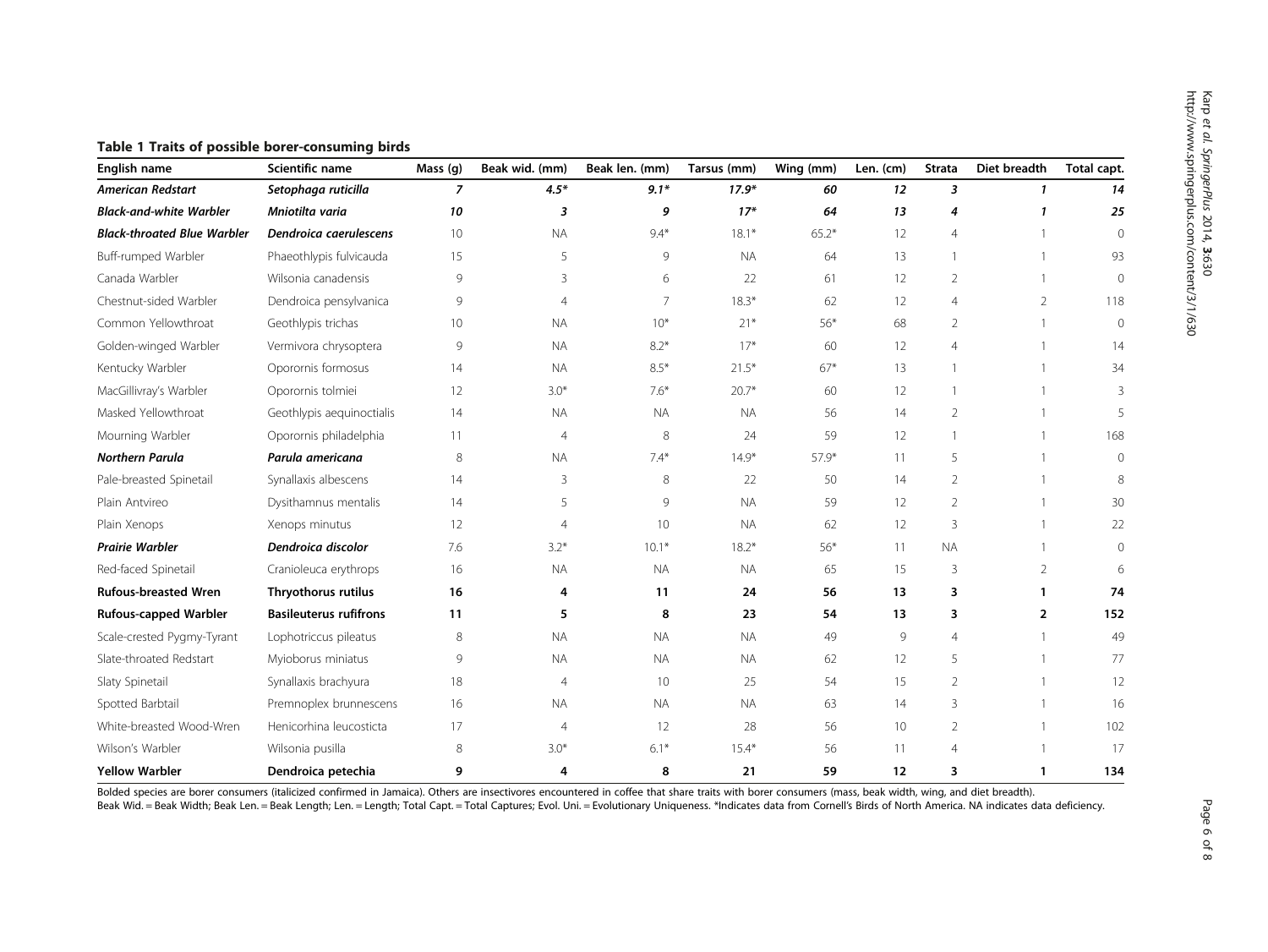<span id="page-6-0"></span>collected our fecal samples during the period of maximum borer dispersal (April-June), a time when most migratory species are absent from Costa Rica. Because migratory species could consume borers during their secondary dispersals that occur throughout the year, future work should temporally expand sampling effort to ensure that migratory species are well represented.

Our work yielded the critical management insight that managing the predators of crop pests may require looking beyond traditional conservation targets. The six documented borer predators were not rare, endemic, or listed on the IUCN red list. Traditional conservation efforts for threatened species often center on delineating large protected areas. Focusing conservation explicitly in agricultural landscapes could benefit species involved in providing critical ecosystem services to farmers (e.g. through restoring native trees within and surrounding plantations Karp et al. [2013](#page-7-0)). By confirming that birds consume pests, our work could thus help change attitudes towards biodiversity in human-dominated landscapes by fostering greater recognition of its role in supporting human wellbeing.

Species interactions play a pivotal role in many ecologically and economically important ecosystem processes. Uncovering the basic relationships between animals and their food is critical for managing pest control, pollination, seed dispersal, and sanitation (scavenging). Molecular methods can provide us with a window into these interactions, in some instances for the very first time. Our results demonstrate how identifying just a few key interactions between predators and their prey can yield potential insights for management. Indeed, managing nature to enhance both biodiversity and human wellbeing requires diverse approaches. Techniques and practices have already been borrowed from fields as diverse as agronomy, economics, hydrology, psychology, and sociology. Our results indicate that molecular biology offers ecologists the ability to expand their toolkit in key dimensions and, in turn, advance ecosystemservice management.

# Additional file

[Additional file 1:](http://www.biomedcentral.com/content/supplementary/2193-1801-3-630-S1.docx) Supplementary Tables and Figures.

#### Competing interests

The authors declare that they have no competing interests.

#### Authors' contributions

DSK, SJ, GCD, and EAH designed the research; DSK collected the samples; DSK and SJ conducted molecular analyses; DSK analyzed the data; DSK wrote the first draft of the manuscript; DSK, SJ, GCD, and EAH edited and compiled the final manuscript. All authors read and approved the final manuscript.

#### Acknowledgements

We thank the following assistants: M. Champoux, M. Churchill, Z. Dubrow, J. Figueroa Sandí, R. Figueroa Sandí, A. Ilama Meza, S. Kaewert, E. Mesfun, F. Oviedo Brenes, D. Sandí Paniagua, E. Sandí Paniagua, A. Solórzano Vargos, and L. Tucci. We are grateful for comments from L. Frishkoff, C. Li, and C.D. Mendenhall. We also thank the Organization for Tropical Studies, Hacienda Rio Negro, and L. Vázquez for allowing us to use their properties. We are grateful for support from the National Science Foundation, Bat Conservation International, Moore Family Foundation, Organization for Tropical Studies, Winslow Foundation, and Peter and Helen Bing.

#### Author details

<sup>1</sup>Department of Biology, Stanford University, Stanford, CA 94305, USA. <sup>2</sup>Center for Conservation Biology, Stanford University, Stanford, CA 94305, USA. <sup>3</sup>Woods Institute for the Environment, Stanford University, Stanford, CA 94305, USA. <sup>4</sup>Now at Department of Environmental Science, Policy, and Management, University of California Berkeley, Berkeley, CA 94720, USA.

#### Received: 6 October 2014 Accepted: 14 October 2014 Published: 24 October 2014

#### References

- Adler CJ, Dobney K, Weyrich LS, Kaidonis J, Walker AW, Haak W, Bradshaw CJA, Townsend G, Soltysiak A, Alt KW, Parkhill J, Cooper A (2013) Sequencing ancient calcified dental plaque shows changes in oral microbiota with dietary shifts of the Neolithic and Industrial revolutions. Nat Genet 45:450–455
- Afik D, Karasov WH (1995) The trade-offs between digestion rate and efficiency in warblers and their ecological implications. Ecology 76:2247–2257
- Boreau de Roincé C, Lavigne C, Ricard J-M, Franck P, Bouvier J-C, Garcin A, Symondson WOC (2012) Predation by generalist predators on the codling moth versus a closely-related emerging pest the oriental fruit moth: a molecular analysis. Agric For Entomol 14:260–269
- Clare EL, Fraser EE, Braid HE, Fenton MB, Hebert PDN (2009) Species on the menu of a generalist predator, the eastern red bat (Lasiurus borealis): using a molecular approach to detect arthropod prey. Mol Ecol 18:2532–2542
- Clare EL, Barber BR, Sweeney BW, Hebert PDN, Fenton MB (2011) Eating local: influences of habitat on the diet of little brown bats (Myotis lucifugus). Mol Ecol 20:1772–1780
- Cleveland CJ, Betke M, Federico P, Frank JD, Hallam TG, Horn J, Lopez JD, McCracken GF, Medellín RA, Moreno-Valdez A, Sansone CG, Westbrook JK, Kunz TH (2006) Economic value of the pest control service provided by Brazilian free-tailed bats in south-central Texas. Front Ecol Environ 4:238–243
- Damon A (2000) A review of the biology and control of the coffee berry borer, Hypothenemus hampei (Coleoptera: Scolytidae). Bull Entomol Res 90:453–465
- Deagle BE, Tollit DJ, Jarman SN, Hindell MA, Trites AW, Gales NJ (2005) Molecular scatology as a tool to study diet: analysis of prey DNA in scats from captive Steller sea lions. Mol Ecol 14:1831–1842
- Domingo-Roura X, Marmi J, Ferrando A, López-Giráldez F, Macdonald DW, Jansman HAH (2006) Badger hair in shaving brushes comes from protected Eurasian badgers. Biol Conserv 128:425–430
- Flynn DFB, Gogal-Prokurat M, Molinari N, Richers BT, Lin BB, Simpson N, Mayfield M, DeClerck F (2009) Loss of functional diversity under land use intensification across multiple taxa. Ecol Lett 12:22–33
- Foley JA, Defries R, Asner GP, Barford C, Bonan G, Carpenter SR, Chapin FS, Coe MT, Daily GC, Gibbs HK, Helkowski JH, Holloway T, Howard EA, Kucharik CJ, Monfreda C, Patz JA, Prentice IC, Ramankutty N, Snyder PK (2005) Global consequences of land use. Science 309:570–574
- Fournier V, Hagler J, Daane K, de León J, Groves R (2008) Identifying the predator complex of Homalodisca vitripennis (Hemiptera: Cicadellidae): a comparative study of the efficacy of an ELISA and PCR gut content assay. Oecologia 157:629–640

International Coffee Organization (2012) Annual Review. UK, London

Jaramillo J, Chapman EG, Vega FE, Harwood JD (2010) Molecular diagnosis of a previously unreported predator–prey association in coffee: Karnyothrips flavipes Jones (Thysanoptera: Phlaeothripidae) predation on the coffee berry borer. Naturwissenschaften 97:291–298